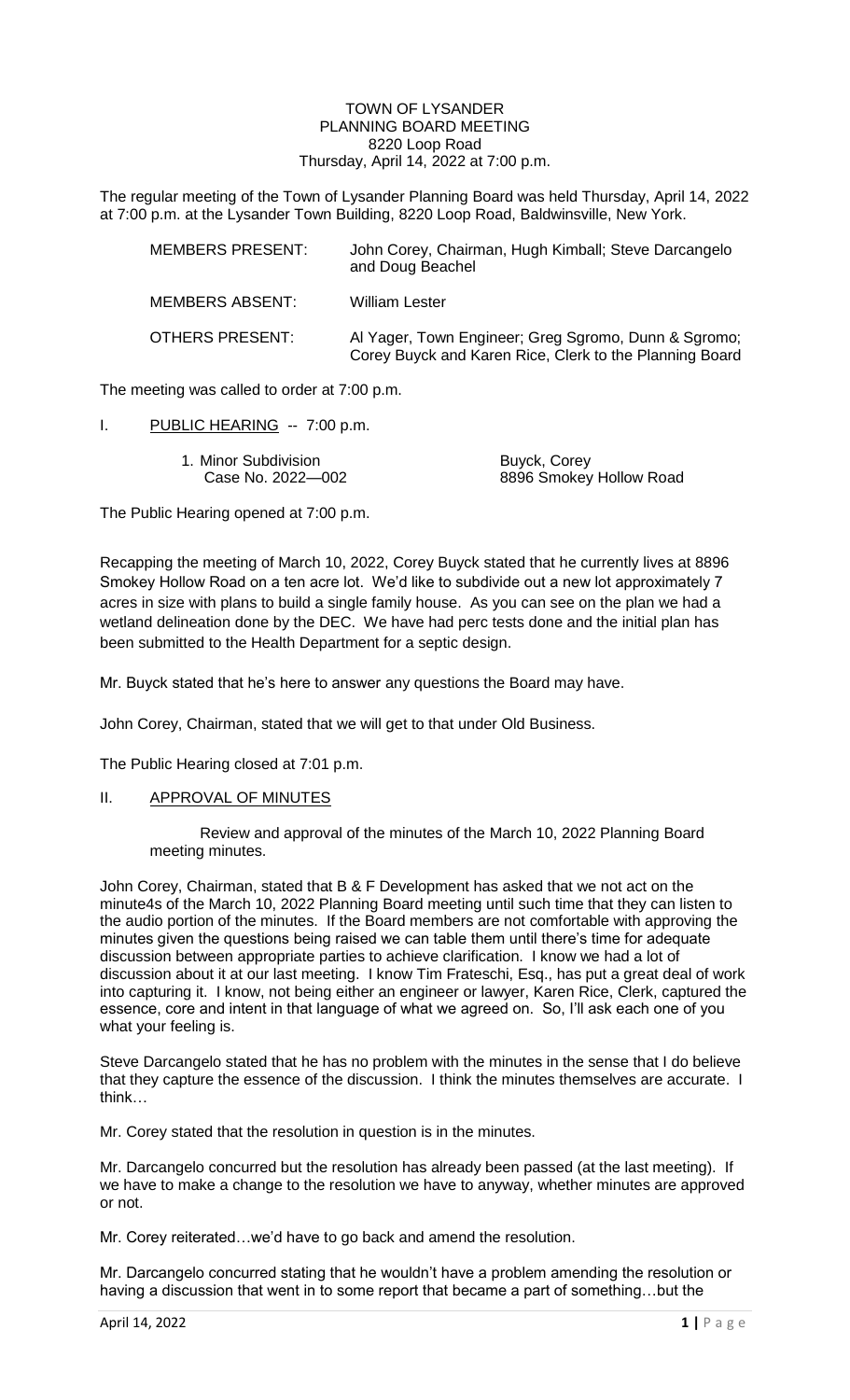minutes themselves they reflect a resolution that was brought up in front of the Board and passed. That's accurate.

Greg Sgromo, Dunn & Sgromo, stated that there was some discussion 33 minutes into the meeting relative to the definition of 'background traffic'. We had a long discussion about the projects would increase traffic on 31, timing changes on the light that DOT implements or anything like that, that we would not be penalized for that. We had that discussion and it was back and forth. Tim was working on the wording, fine tuning it because it was kind of hard to tweak it (unclear)...so the resolution as Tim has written it, it's not that it's wrong, it's that I would like a definition of the background traffic analysis that did mention in the final Item 12.

Mr. Darcangelo questioned if a formal request from you or your attorney, could that be done? It does not present an issue in itself, but the minutes reflect the activity of the meeting in my opinion at least.

Mr. Corey concurred.

Hugh Kimball stated that he can see both sides. Is there any requirement that we have to approved the minutes?

Mr. Corey stated that there is not but the thing is if you approve the minutes you don't shut off the issue or the resolution of the issue being raised.

Mr. Kimball stated that if there is something in the recording that is not presented properly, maybe we should wait; whatever you want to do.

Doug Beachel questioned contingent approval, make minutes contingent upon the resolution being defined. If there's no harm in tabling them…it's not starting or stopping a clock table until we can find an answer.

Mr. Kimball stated that we haven't heard everything that was said except what was said a month ago and we haven't seen and you haven't actually seen whatever your lawyers are going to come up with, so why should we approve something then have to change it if something is needed, and/or may not be.

Mr. Corey stated that first of all the minutes wouldn't be changed it would be the resolution.

Mr. Kimball stated that the resolution is in the minutes.

Mr. Corey stated that that was an approved resolution, this Board voted on it and approved it unanimously, so those minutes reflect that. So, approving these minutes does not change what happened and does not prevent if after discussion there is an agreement reached that there needs to be some definitional terms added to that resolution that resolution can be amended and those minutes of that meeting will reflect that change and will bring everything up to date. There's obviously two of you here who are more comfortable with tabling it and since two to two means no, we're tabling the minutes.

Action on the Minutes of the March 10, 2022 regular Planning Board meeting will be tabled until the May 12, 2022 regular Planning Board meeting.

# III. OLD BUSINESS

1. Minor Subdivision **Buyck, Corey** 

Case No. 2022—002 8896 Smokey Hollow Road

John Corey, Chairman, stated that since the last meeting we have received the wetland delineation and there is not an issue there. Percolation tests were performed and a septic plan is under review at the Onondaga County Health Department. The application was forwarded to the Onondaga County Planning Board and their recommendation will be made part of the Findings, as well as the review letter from the Town Engineer.

Steve Darcangelo questioned why the wetlands came into play.

Karen Rice, Clerk, stated that the buffer is on Corey's property, right Corey?

Mr. Buyck concurred.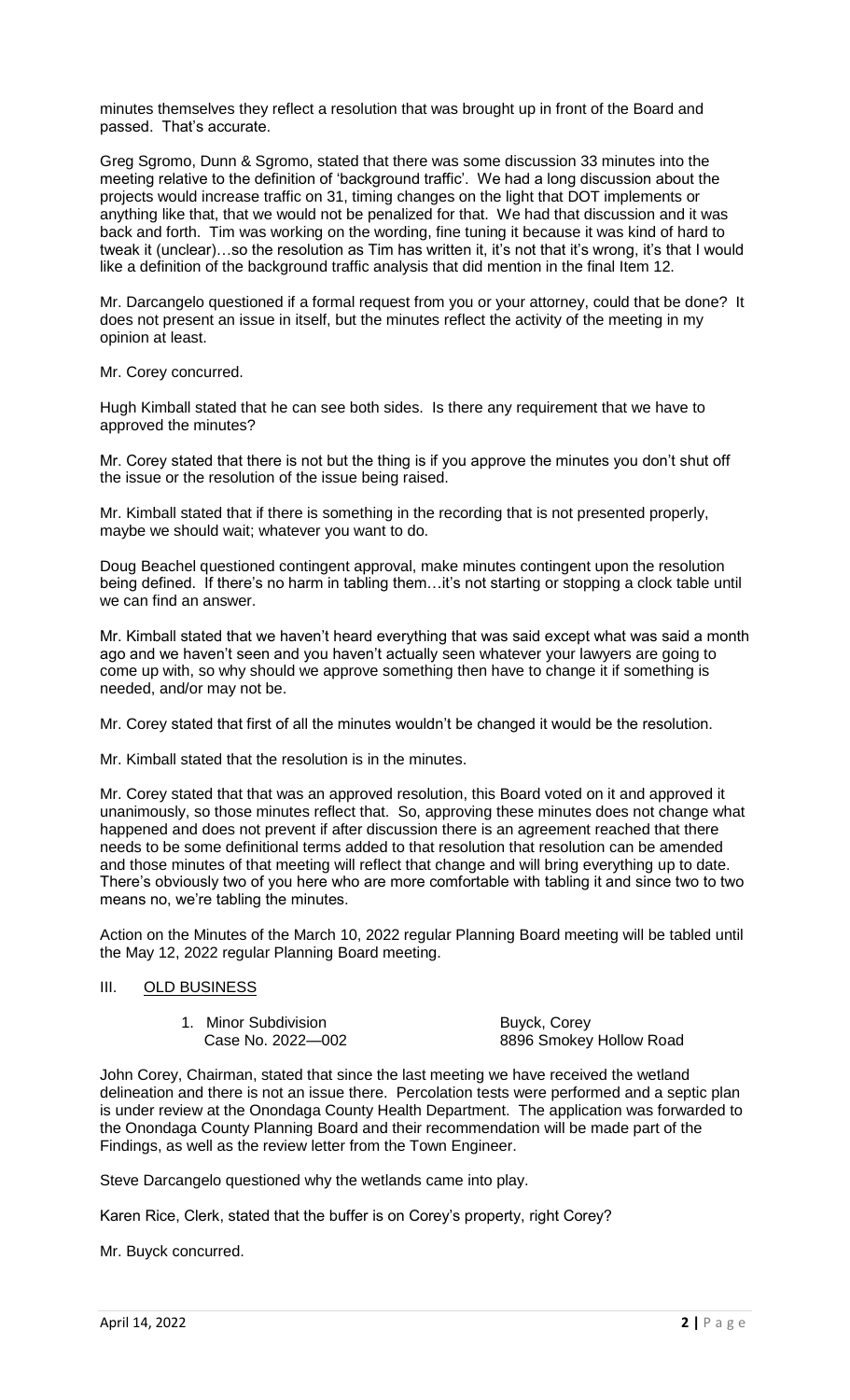Karen Rice stated that they just have to show the 100' setback from the buffer. That's the only reason. He can't build within that buffer.

Hugh Kimball stated that it's a NYS Wetland, that's the reason that's a buffer.

### Mr. Buyck concurred.

There was some discussion with regard to the driveway.

Mr. Buyck stated that he received an email from the DOT stating that I wouldn't need….because it's an existing driveway and I'm not modifying it, I don't need any permits.

A copy was made of the email for the public record.

Mr. Darcangelo stated that their comments are well taken because of the speed on Smokey Hollow in that long stretch there. You'd want to have a driveway that you don't have to come to a full stop in order to enter. You'd want to have a nice turning radius because it could be dangerous. I think in your development of the property you should keep that in mind, not only meeting the requirement of the County but for your own safety and that of other drivers.

#### FINDINGS:

An Environmental Assessment Form indicates that the proposed action will not result in any significant adverse environmental impacts.

There is a letter on file prepared by Al Yager, Town Engineer, dated April 12, 2022, that has been made part of the public record, in part:

I have completed my review of the map for the Buyck, 8896 Smokey Hollow Road Minor Subdivision, prepared by Lehr Land Surveyors, dated March 2, 2022. The proposed subdivision conforms to al rules and regulations of the Town of Lysander. I would have no objection to the Planning Board approving the proposed Minor Subdivision at this time.

There is a letter on file from the Onondaga County Planning Board, dated March 7, 2022, that has been made part of the public record, in part:

Advisory Notes:

- 1. Per the Onondaga County Department of Transportation, all existing or proposed driveways on Smokey Hollow Road must meet Department requirements.
- 2. Any proposed development in, placement of fill in, or drainage of a state wetland or 100'foot state wetland buffer requires appropriate permits from the NYS Department of Environmental Conservation.

Onondaga County Planning Board Recommendation: NO POSITION WITH COMMENT

The Onondaga County Health Department's Bureau of Public Health Engineering must formally approve a sewage disposal plan for the proposed lot prior to Department endorsement of the subdivision.

This action is consistent with the Town's Comprehensive Plan.

This action is consistent with the Town's current Zoning Ordinances.

This action will cause no adverse effects on the public health, safety and welfare in the neighborhood or district.

RESOLUTION #1 -- Motion by Corey, Second by Kimball

RESOLVED, that having reviewed the Minor Subdivision application, as defined on a map dated February 2, 2022, prepared by Douglas R Lehr, Licensed Land Surveyor, associated with the application of **Corey Buyck**, for property located at 8896 Smokey Hollow Road, Tax Map No. 023.-01-08.0, Baldwinsville, New York is hereby approved.

4 Ayes -- 0 Noes